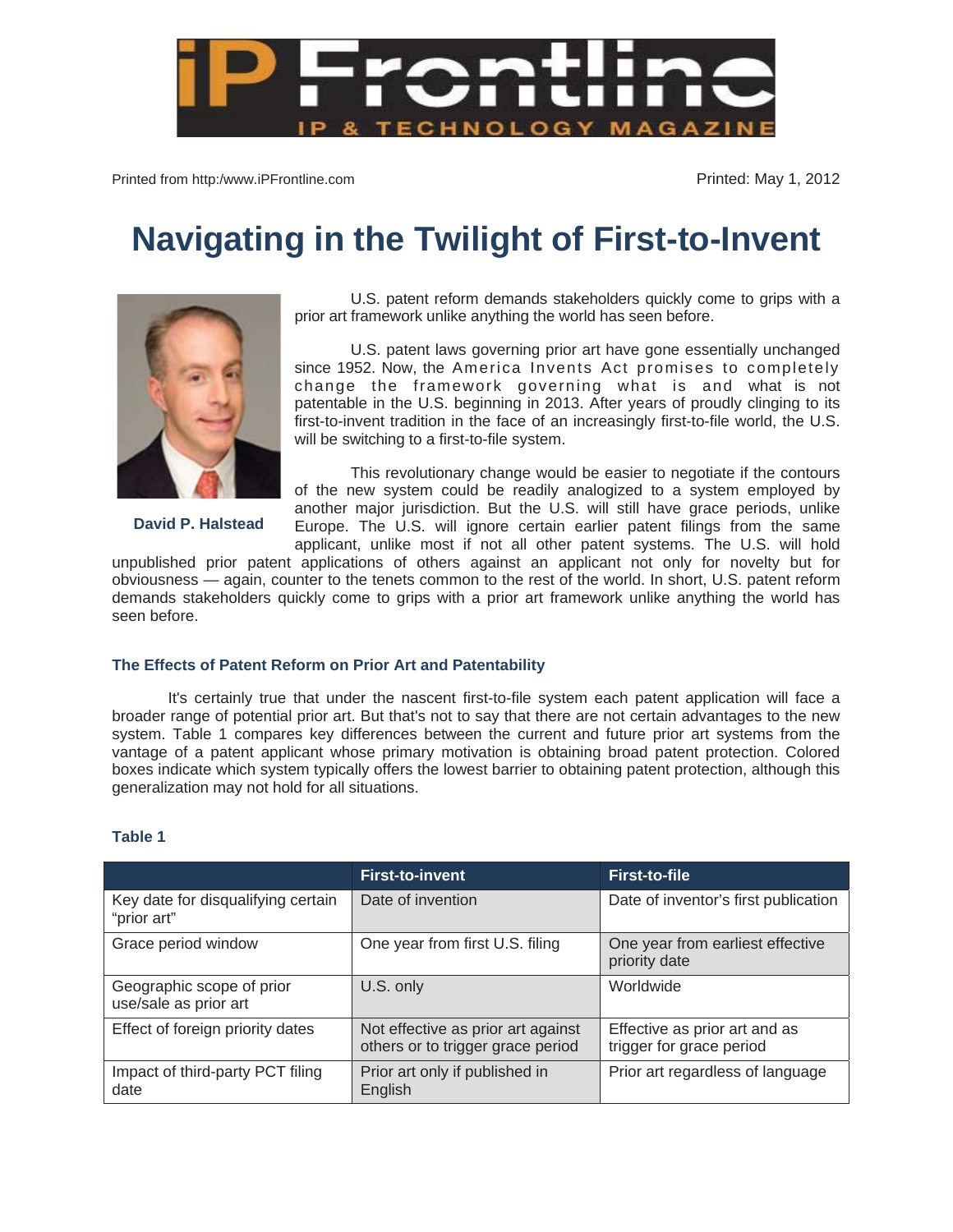| Impact of applicant's own prior<br>filings           | Relevant to novelty unless same<br>inventors; not relevant to<br>obviousness | Not relevant to novelty or<br>obviousness until publication             |
|------------------------------------------------------|------------------------------------------------------------------------------|-------------------------------------------------------------------------|
| Impact of joint research<br>agreement                | Disqualifies related patent filings<br>for obviousness purposes              | Disqualifies related patent filings<br>for both novelty and obviousness |
| Contest with competitor filing on<br>same technology | Which applicant invented first?                                              | Did first filer derive the invention<br>from the second filer?          |
| Will patent be subject to post-<br>grant review?     | <b>No</b>                                                                    | Yes                                                                     |

One of the key comforts of the first-to-invent system is the ability to disqualify the publications and patent filings of others as prior art, at least within the one-year grace period before the applicant's earliest U.S. priority date. Despite the "first-to-file" moniker, this feature is not entirely lost in the new system. However, instead of requiring an applicant to show evidence of earlier invention, the new system requires an applicant to show a prior publication that can be traced back to the inventors. Not only

**Bonus for foreign applicants: Under first-to-file, your grace period will extend one year from your foreign priority date, not just from your PCT./US filing date.**

is the inventor's own disclosure exempt from the realm of prior art, but later disclosure of the same information by others is disqualified as well. Within the confines of the U.S., this creates more of a "race

**Tip: Keep careful records of all pre-filing disclosures, public arid private. Expect to be required to show both the date and content of the disclosure to obtain the full benefit of the first-to-file grace period.** 

to the publisher" than a "race to the patent office." However, because foreign patent systems are typically not so generous, the global patent filer will use this quirk of the U.S. system as an avenue of last resort rather than a patent strategy.

Global harmonization was a key motivation for the America Invents Act, and this is perhaps most obvious in the elimination of geographic limitations to prior art. Under the firstto-invent system, public uses, public knowledge, and sales of the invention were only prior art if they occurred in the U.S. After

patent reform, the borders are lifted; no matter where in the world these events occur, they can serve as prior art against a U.S. patent filing.

Geographic discrimination is also eliminated when it comes to the effect of a foreign priority document. Under the first-to-invent system, an applicant's own foreign priority document does not preserve the one-year grace period, meaning that in typical circumstances the grace period and the priority year are co-extensive. Similarly, a third-party's foreign priority document is not available as prior art against an applicant. Instead, the earliest relevant filing date is either the date of a U.S. filing or English-language PCT claiming the benefit of that foreign priority document. After patent reform, however, a foreign priority document will be treated on par with a U.S. filing, removing the advantages previously held by U.S. applicants relative to their foreign counterparts.

Applicants in the first-to-file system will reap the most benefits when the worst prior art is their own. An applicant's unpublished prior patent filings are simply not prior art under the new system. Similarly, unpublished applications filed pursuant to a joint research agreement do not count as prior art, regardless of their ownership. This differs from current law, where applications arising out of a joint research agreement are still available for novelty, and even a company's own applications remain prior art for novelty unless the inventor ship is exactly the same. Applicants who tend to file on incremental

advances or other successive related applications stand to benefit the most from these changes. However, the doctrine of obviousness-type double patenting may still block incremental extensions of patent term in these circumstances.

Interferences, an idiosyncratic procedure rooted in the

**Tip: Derivation proceedings are a second reason to keep accurate records of pre-filing transfers of information. Showing derivation will require corroborated evidence of the disclosure.**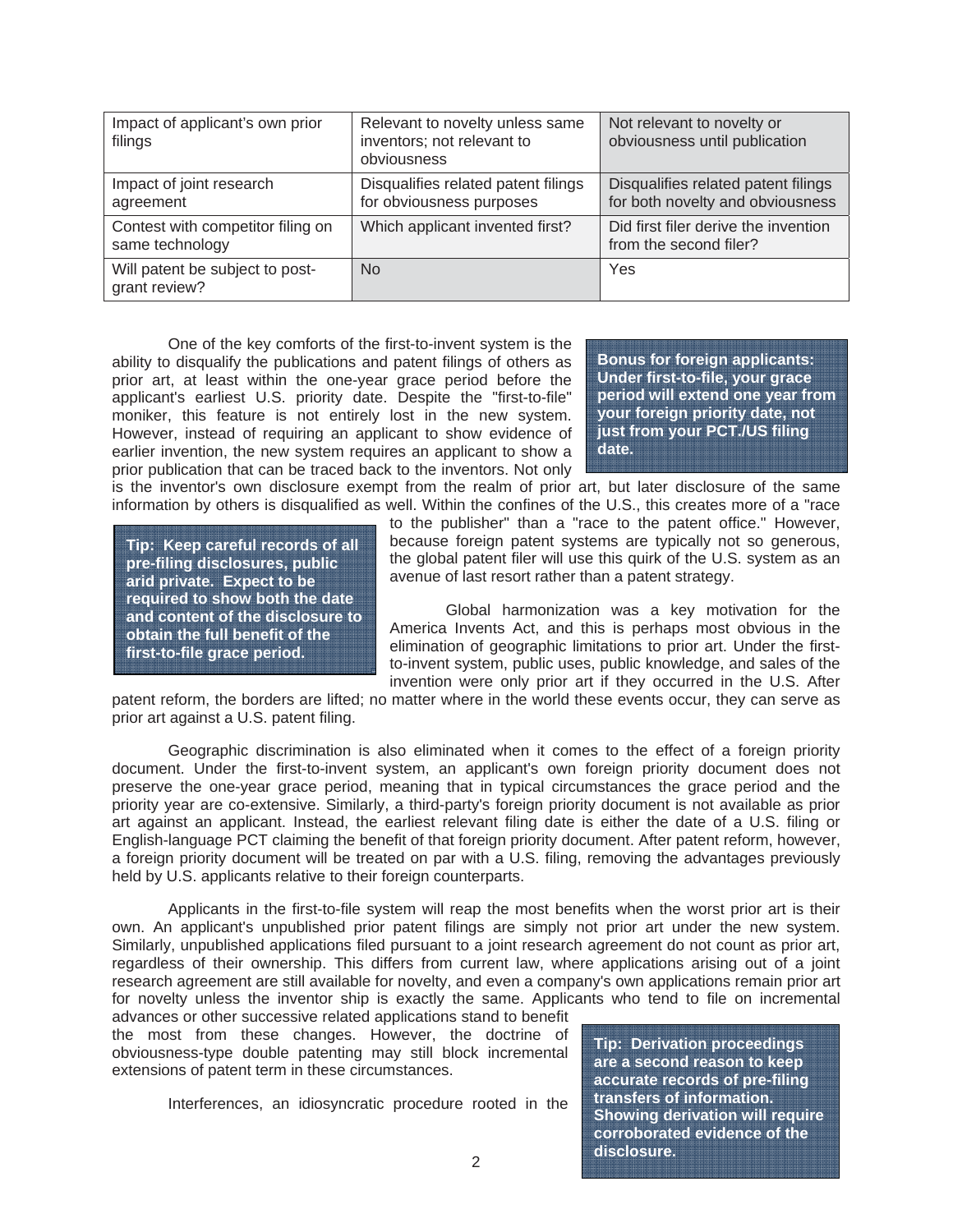first-to-invent system, will begin to disappear after patent reform. Going forward, the U.S.P.T.O. will handle disputes between applicants squabbling over the same invention not with the goal of determining which applicant invented first, but rather whether the first filer derived the invention from the second — a much more limited inquiry — in a new procedure called a derivation proceeding. Since interferences occur only rarely even now, this change will not affect most applications.

This matrix of distinctions requires careful consideration. In some cases, applicants may even want parallel applications in the first-to-file and first-to-invent systems, because the different systems may offer the opportunity to claim something in each that would be unpatentable in the other!

## **Finding — and staying on — the right path**

The first-to-file regime starts to take effect on March 16, 2013. The year before first-to-file is a unique period with critical importance to U.S. patent filers. For the last time, applicants will be able choose between the first-to-file and the first-to invent system for their latest inventions — but only if they make all the appropriate preparations and conduct prosecution within the strict statutory barriers after the critical date.

The choice isn't as simple as filing the application before or after March 16, 2013. The applications — and resulting patents — governed by the first-to-file system will be those where a claim was filed that was not entitled to a priority date prior to March 16, 2013. The first applications locked into the first-to-file system are those whose earliest priority date is March 16, 2013. Until then, applicants are in control.

But the path is narrow and unfamiliar. As experienced practitioners know, when questions of priority arise, an applicant can amend the claims to get the benefit of an earlier priority date. However, under the America Invents Act, when an applicant presents even a single claim not entitled to a priority date prior to March 16, 2013, the application irreversibly flips into the first-to-file system — even if that claim is later cancelled. Any continuations and divisionals — even if filed before the slip-up — flip over as well. This unusually strict regime will be fodder for argument and litigation for years, if not decades.

So falling into the first-to-file regime is easy; staying in first-to-invent is a high-wire act with no doovers. But applicants can take precautions in the coming months to maximize their chances of obtaining that first-to-invent patent on the other side of the chasm. The most generally applicable strategy is also

**How important is first-to-invent for you? Applicants facing these circumstances may want to take extra steps to keep their application in the first-to-file regime:** 

- **1. There is a known third-party publication or other disclosure similar or identical to the invention that occurred less than a year before the first filing.**
- **2. There are known or suspected competitors who might be filing their own applications – especially if those competitors are located outside the U.S.**
- **3. The invention was sold or used outside the U.S. prior to the first filing.**

the most straightforward: file as much as possible prior to March 16. Send in that first provisional. Build out existing provisionals with more complete disclosure, newer embodiments, and updated experimentals. Do what can be done to make the last pre-March 16 filing as close as possible to the final application. If possible, avoid adding any content to the specification after March 16. These steps will reduce the risk of presenting a claim that sends the application over the edge into first-to-file

Not safe enough? Then don't wait the full priority year to file the final U.S. application; file it before March 16. Giving up some patent term may be worth ensuring that the full content of the application is safely within the first-to-invent system.

After March 16, there's no substitute for constant vigilance. Only cautious, circumspect claim drafting can keep the application from falling through the holes left by imperfect preparation. If the commercial reality requires a more aggressive claim